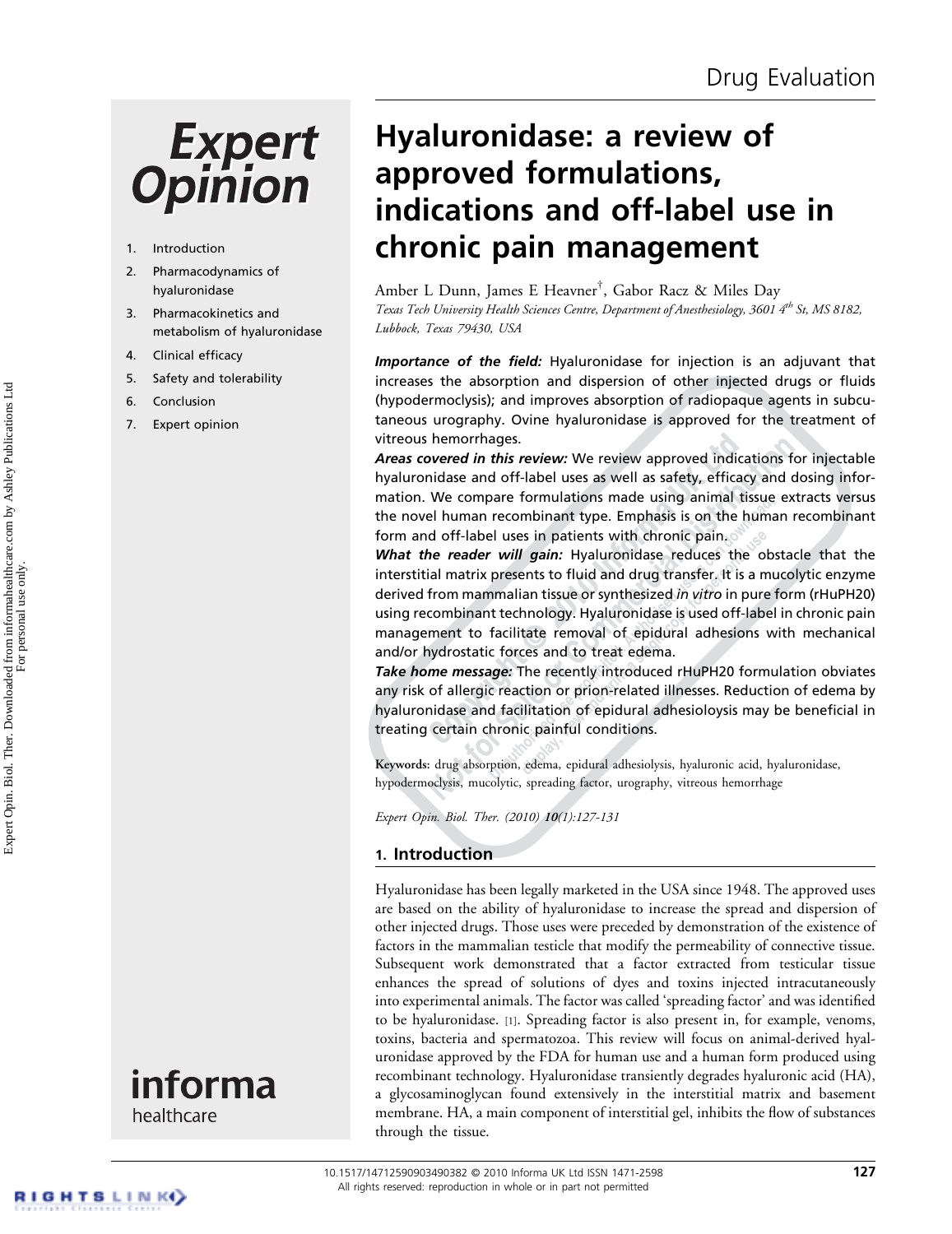|           | рH | Osm                 | Source | <b>Absorption dose</b> | Hypodermoclysis dose                                                                           | Subcutaneous urography |
|-----------|----|---------------------|--------|------------------------|------------------------------------------------------------------------------------------------|------------------------|
| Vitrase   |    |                     |        |                        | 6.7 290 – 310 Lyophilized, Ovine 50 – 300 U *150 U 150 U for 1000 ml solution 75 U per scapula |                        |
| Amphadase |    | $6.8$ 295 - 355     | Bovine |                        | 30 - 300 U *150 U 150 U for 1000 ml solution 75 U per scapula                                  |                        |
| Hydase    |    | $6.9$ $275 - 305$   | Bovine |                        | 50 - 300 U *150 U 150 U for 1000 ml solution 75 U per scapula                                  |                        |
| Hylenex   |    | 7.4 290 - 350 Human |        |                        | 50 - 300 U *150 U 150 U for 1000 ml solution 75 U per scapula                                  |                        |

Table 1. Hyaluronidase formulations.

\*Usual dose for adults.

All from the US FDA. When added to local anesthetic for ophthalmologic blocks, different doses are used. Peribulbar/retrobulbar doses as small as 3.75 – 7.5 IU can be effective [20,21].

The subcutaneous route is sometimes preferred for fluid resuscitation and for drug delivery. Therapy by this route is limited by the opposing effects of the extracellular matrix which restricts subcutaneous spread and hence tissue surface area available for absorption. The surface area for absorption can be greatly increased by co-administration of hyaluronidase to enzymatically degrade hyaluronic acid in the extracellular matrix. This enzymatic action allows more ready diffusion of drug to the target area or diffusion of fluid to blood vessels. Consequently, the adverse local effects drugs may be reduced on tissues, or fluid absorbed more rapidly due to increased contact with blood vessels. Hyaluronidase enhances the infusion rates and penetration of molecules up to 200 nm in diameter up to 20-fold [2].

Prior to the introduction of a formulation derived from purified recombinant hyaluronidase, rHuPH20, in 2005 all approved formulations of hyaluronidase were derived from crude extracts of ovine or bovine testicular tissue. The animal extracts were impure (less than 1% enzymatic activity per mg total protein) and immunogenic [2]. The extracts frequently are contaminated with proteases, immunoglobulin and factors that increase capilliary permeability and can give rise to IgEmediated allergic reactions upon repeat administration [3-5]. The latest hyaluronidase formulation to receive FDA approval, rHuPH20 (Hylenex), was introduced onto the market in an attempt to increase the safety profile and make the drug more tolerable [6]. It contains 447 amino acids with an approximate molecular weight of 61,000 Daltons. rHuPH20 is manufactured using Chinese hamster ovary (CHO) cells for the expression of the enzyme. CHO cell proteins are removed by a series of purification steps but the trace levels remain in the final product and pose the potential for allergic reactions [6].

#### 2. Pharmacodynamics of hyaluronidase

The intended pharmacological action of hyaluronidase is to modify the interstitial matrix by enzymatically depolymerizing hyaluronic acid. Hyaluronic acid, a high-molecular-weight glycosaminoglycan, is a major component of extracellular matrix of vertebrates that connects protein filaments, collagen fibers and connective tissue cells [7,8]. Hyaluronidase splits the glucosaminidic bond between C1 of the N-acetylglucosamine

moity and C4 of a glucuronic acid in hyaluonic acid. The activity of marketed formulations of hyluronidase is determined by measuring *in vitro* the ability of hyaluronidase to depolymerize hyaluronic acid [9]. The assay is a standard United States Pharmacopeia (USP) assay. Activity is expressed in units. A unit is defined as the amount of enzyme that liberates one micromole of N-acetylglucosamine from HA per minute at  $37^{\circ}$ C and pH 4.0. One international unit  $(IU) = one USP unit = one National Formularity (NF) unit [10].$ 

The activity of hyaluronidase is pH-dependent. Hyaluronidase made from bovine testes is 70% in the active form at a pH of 4, and retains activity at a pH of 7.5. Thus testicular type works at a larger range of pH's when compared with the type found in plasma which is only active at a pH below 5.3 [11].

As noted previously, marketed formulations of hyaluronidase are derived from crude extracts of ovine or bovine testicular tissue or are synthesized using recombinant technology. The FDA considers each hyaluronidase product to be distinct, that is no hyaluronidase product is therapeutically equivalent to any other approved hyaluronidase product [9]. A summary of different hyaluronidase formulations is shown in Table 1. The usual effective dose is 150 U for all formulas for use as spreading factor.

# 3. Pharmacokinetics and metabolism of hyaluronidase

Knowledge of mechanisms involved in the disappearance of injected hyaluronidase is limited [11]. The clearance of hyaluronidase in the serum occurs with a  $t<sub>1/2</sub>$  of 2.1  $\pm$  0.2 min, and is followed by inactivation in the kidneys and liver [11]. The mechanism of inactivation of hyaluronidase after introduction into the dermis remains a matter of speculation. Subcutaneous effects are short lived due to the antagonistic effects of HA synthesis [12]. In adult humans, the effects on the interstitial matrix are completely reversed within 48 h [11].

#### 4. Clinical efficacy

Requirement for approval of any drug by the FDA prior to 1962 was that a drug was safe. The requirement thereafter is that a product is both safe and effective. The FDA contracted

Expert Opin. Biol. Ther. Downloaded from informahealthcare.com by Ashley Publications Ltd Expert Opin. Biol. Ther. Downloaded from informahealthcare.com by Ashley Publications Ltd For personal use only.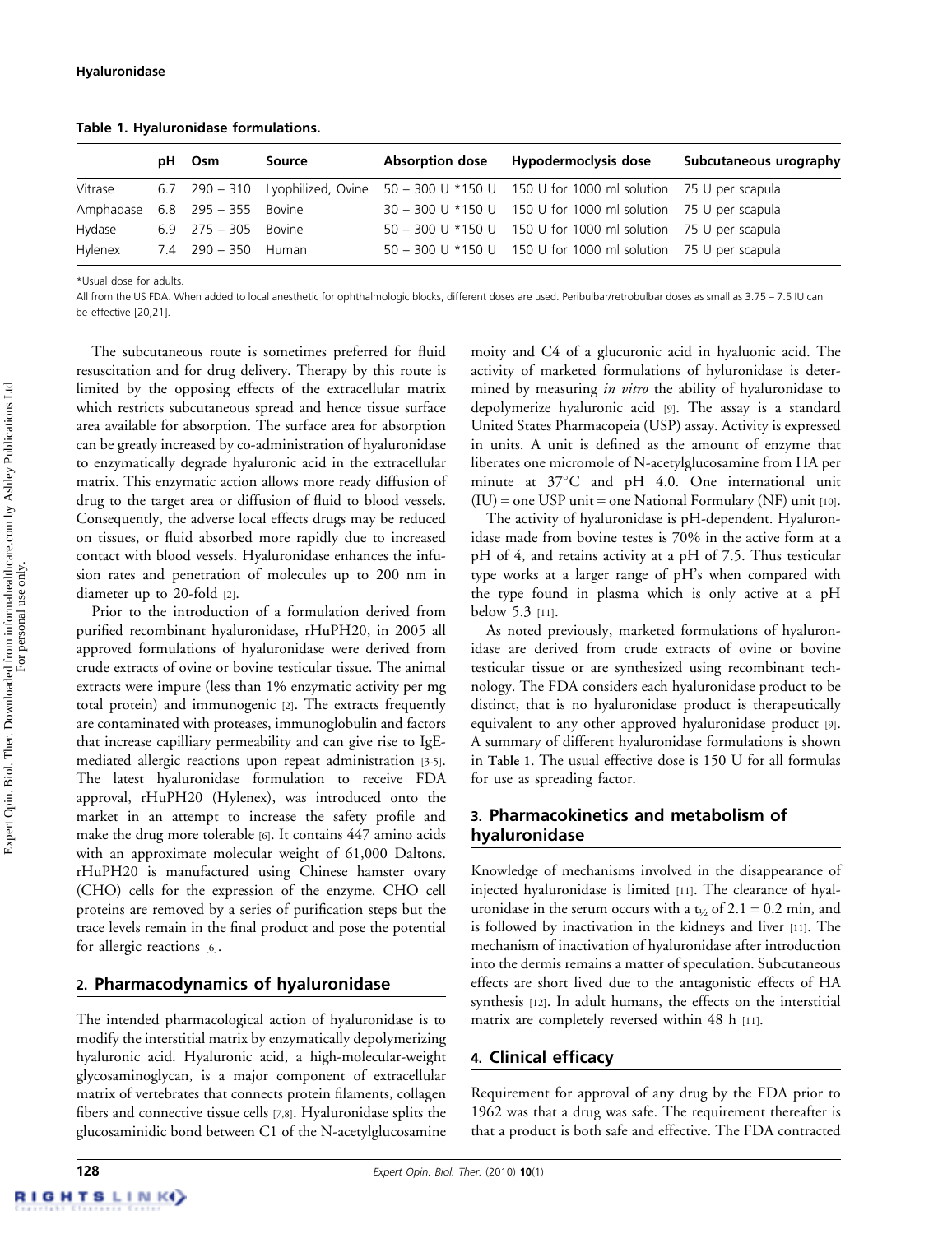with the National Academy of Science/National Research Council to make an initial evaluation of the effectiveness of over 3400 products that had been evaluated only for safety between 1938 and 1962. This review established the clinical effectiveness of products containing hyaluronidase for three indications: as an adjuvant added to solutions to increase the absorption and dispersion of other injected drugs; for hypodermoclysis; and as an adjunct in subcutaneous urography for improving resorption of radio-opaque agents. The finding was based on in vitro enzymatic activity of the products [9]. The FDA ruled that functional assay tests used to determine the number of hyaluronidase USP units may be used to establish the effectiveness of new hyaluronidase products intended for uses approved for products already legally marketed [9].

In addition to the three approved indications given above, ovine hyaluronidase is approved for the treatment of vitreous hemorrhage.

#### 4.1 Off label for edema reduction and adhesiolysis

Lysis of epidural adhesions is an interventional technique used to treat certain chronic painful conditions such as radicular pain and/or lower back pain [13]. The goal is to remove barriers such as adhesions in the epidural cavity thought to contribute to the pain process and prevent the delivery of pain relieving drugs to the target site. Hyaluronidase is used to facilitate removal of adhesions.

Another off-label use of hyaluronidase is to reduce edema in various clinical conditions such as paraphimosis, intestonal intussusception, supraglottic airway edema and transplanted organ rejection [14-17].

It is possible that the effects of hyaluronidase on edema might play a role in the beneficial effects of hyaluronidase when it is used to treat epidural adhesions. This is because edema is thought to be part of the pathological process producing radiculopathy and lower back pain [13]. Published data is not conclusive but clinical observations plus results of studies under review for publication favorably support the role of hyaluronidase in the benefits patients obtained by epidural adhesiolysis.

# 5. Safety and tolerability

Allergic reactions are the main concern when hyaluronidase is administered [10]. This is especially true of the animal-derived formulations for reasons previously mentioned. Local injection site reactions are the most frequent adverse event reported following subcutaneous injection of hyaluronidase. However, allergic reactions such as urticaria and angioedema have been reported in < 0.1% of patients who received hyalurondase injections.

No reports of adverse effects or immune reactions were found in studies conducted on rats and monkeys using intravenous, ocular and dermal administration of rHuPH20 [8]. In rats up to 12,000 units were injected. At 10,500 units, minor renal tubule pathology (dilation) was noted. The drug appears to be well tolerated based on the results from these studies.

Theoretically, the risk of allergic reaction is increased by repeat injections but no reports were found that documented if the risk was a clinical problem with any of the hyaluronidase formulations. Concerns have been expressed about prion illness related to the use of the crude animal products. No cases have been confirmed. Because of its origin, rHuPH20 presents no risk for prion illness [6].

### 5.1 Drug interactions

According to the Physicians' Desk Reference, hualuronidase should not be used with furosemide, benzodiazepines, phenytoin, dopamine or alpha adrenergic agonists because of physical or chemical incompatabilities. Hyaluronidase is antagonized by anti-inflammatory agents including indomethacin, dexamethasone,and salicylates as well as many plant-based drugs like flavonoids and antioxidants [11,18]. Antihistamines, mast cell stabilizers, heparin, vitamin C and dicumarene oppose the action of hyaluronidase as well [5,6]. Patients taking salicylates, cortisone, ACTH, estrogens or antihistamines may require larger amounts of hyaluronidase for equivalent dispersing effect, since these drugs apparently render tissue resistant to the action of hyaluronidase [10].

Schulze, et al. [19] examined the effects of various drugs used during epidural adhesiolysis on hyaluronidase activity. They found that iodinated radiographic contrast media, 10% NaCl and the absence of corticosteroids reduce hyaluronidase activity. Local anesthetics had no demonstrable effect and 0.9% NaCl resulted in higher hyaluronidase activity.

#### 6. Conclusion

Hyaluronidase has been successfully used as a spreading factor for over 60 years. Studies have shown increased absorption and dispersion of drugs used in combination with hyaluronidase without an increase in incidence or severity of side effects of the co-administered drugs compared with when the drugs are administered alone. All injectable formulations generally have identical indications, activities and dosing.

As hyaluronic acid is found virtually everywhere in the human body, the applications of this drug to facilitate the absorption of other drugs are vast and many off-label uses for hyaluronidase exist. Facilitation of epidural adhesiolysis and reduction of edema by hyaluronidase may be useful in treating radiating pain and lower back pain.

#### 7. Expert opinion

Substantial data verify the safety and efficacy of hyaluronidase for the approved indications. Recent introduction of rHuPH20 is consistent with a principle established long ago of isolating active ingredients from crude preparations and using active ingredients in pure form. When this is done, the possibility must be considered that other substances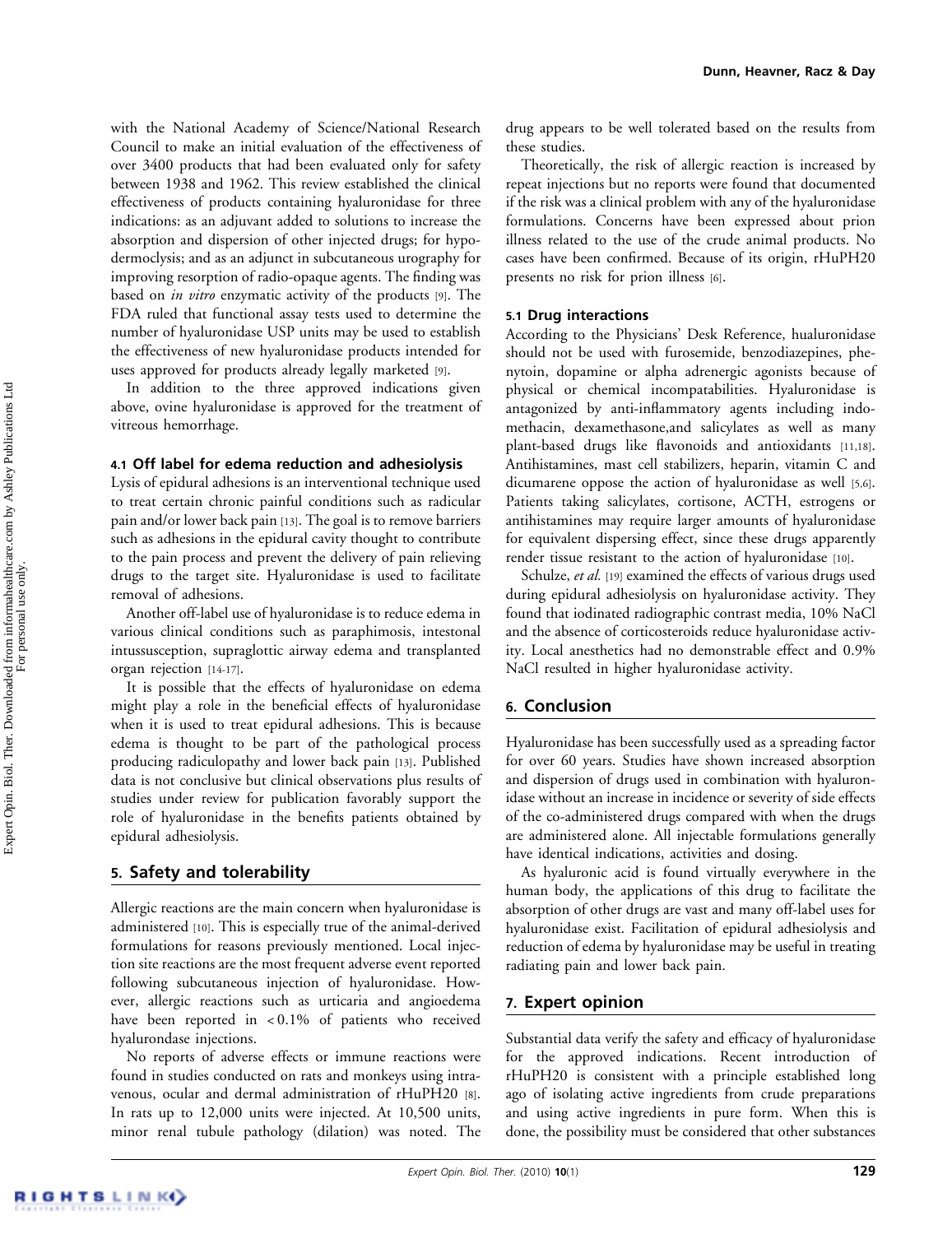#### Hyaluronidase

in the crude preparation containing the active ingredient might favorably influence the intended effect of the active ingredient. We found no data testing this possibility for hyaluronidase. Use of enzymatic activity as a measure of efficacy establishes equalivancy of hyaluronidase formulations in vitro but does not explore positive or negative influences that may be in crude extracts. Possible influences could be on hyaluronidase activity or via other actions of substances in the extract.

Appropriate dose of hyaluronidase for epidural adhesiolysis needs to be investigated. The dose of crude extract used usually is 1500 IU. Recently, physicians at our institution have been using 150 – 300 units of the rHPH20 formulation. Noteworthy is that dose–response studies were not done to establish that 1500 IU of the crude extract formulation is the optimal dose for adhesiolysis.

That hyaluronidase helps reduce edema may contribute to the benefits of using it in the management of lower back pain and radiating pain.

### Declaration of interest

The authors state no conflict of interest and have received no payment in preparation of this manuscript.

Papers of special note have been highlighted as either of interest  $\left( \bullet \right)$  or of considerable interest  $(•)$  to readers.

- 1. Hobby GL, Dawson MH, Meyer K, et al. The relationship between spreading factor and hyaluronidase. J Exp Med 1941;73:109-23
- 2. Bookbinder LH, Hofer A, Haller MF, et al. A recombinant human enzyme for enhanced interstitial transport of therapeutics. J Control Release 2006;114:230-41
	- . This paper provides significant information regarding evaluation of rHuPH20.
- 3. Williams RG. The effects of continuous local injection of hyaluronidase on skin and subcutaneous tissue in rats. Anat Rec 1955;122:349-61
- 4. Pillwein K, Fuiko R, Slavc I, et al. Hyaluronidase additional to standard chemotherapy improves outcome for children with malignant brain tumors. Cancer Lett 1998;131:101-8
- 5. Eberhart AH, Weiler CR, Erie JC. Angioedema related to the use of hyaluronidase in cataract surgery. Am J Ophthalmol 2004;138:142-3
- 6. Yocum RC, Kennard D, Heiner LS. Assessment and implication of the allergic sensitivity to a single dose of recombinant human hyaluronidase injection: a doubleblind, placebo-controlled clinical trial. J Infus Nurs 2007;30:293-9
	- . This article discusses evaluation of the allergic action of rHuPH20.
- 7. Evered D, Whelan J. The biology of hyaluronan. New York: Wiley; 1988
- 8. Laurent TC, Fraser JR. Hyaluronan. FASEB J 1992;6:2397-404
- 9. FDA Docket No. 2003P-0494/CP1. Department of Health & Human Services. Rockville, MD, 2004. Available from: http://www.fda.gov/ohrms/dockets/ dockets/05p0134/ 05p-0134-cp00001-Tab-C-vol1.pdf [Last accessed 18 November 2009]
- This docket provides information regarding the FDA discussion about the efficacy of hyaluronidase formulations approved prior to 1962. It also presents the standard used to prove efficacy.
- 10. Hyaluronidase (2008). (Bovine, Amphadase<sup>™</sup> Hydase<sup>™</sup>) (Ovine, Vitrase<sup>TM</sup>) (Human Recombinant, Hylenex). National PBM Drug Monograph. VHA Pharmacy Benefits Management Service and the Medical Advisory Panel. Washington, DC. Available from: http://www.pbm.va.gov/ Clinical%20Guidance/Drug% 20Monographs/Hyaluronidase% 20Monograph%20(Amphadase,% 20Hydase,%20Vitrase,%20Hylenex)% 20Final.doc
- [Last accessed 18 November 2009] This item provides extensive information prepared for the VA regarding hyaluronidase products.
- ▶ 11. Menzel EI, Farr C. Hyaluronidase and its substrate hyaluronan: biochemistry, biological activities and therapeutic uses. Cancer Lett 1998;131:3-11
- 12. Frost G. Recombinant human hyaluronidase (rHuPH20): an enabling platform for subcutaneous drug and fluid administration. Expert Opin Drug Deliv 2007;4:427-40
- 13. Racz GB, Heavner JE, Trescot A. Percutaneous lysis of epidural

adhesions – evidence for safety and efficacy. Pain Pract 2008;8:277-86

. This reference provides information about the use of hyaluronidase to treat chronic low back pain and radiating pain.

- 14. Johnsson C, Hallgren R, Elvin A, et al. Hyaluronidase ameliorates rejection-induced edema. Transpl Int 1999;12:235-43
- 15. Keshavan H, Venkatesh DNB, Umamaheswara R. Treatment of supraglottic airway edema by local hyaluronidase. Anesthesiology 2007;106:1254-5
- 16. DeVries CR, Miller AK, Packer MG. Reduction of paraphimosis with hyaluronidase. Urology 1996;48:464-5
- 17. McGuire B, Brannigan AE, O'Connell PR. Hyaluronidase assisted reduction of intestinal intussusception: a novel application. Ir Med J 2005;98:146-7
- 18. Girish KS, Kemparaju K. The magic glue and its eraser hyaluronidase: a biological overview. Life Sci 2007;80:1921-43
	- 19. Nathalie N, Mohamed B, Hayat L, et al. The role of hyaluronidase on lidocaine and bupivicaine pharmacokinetics after peribulbar blockade. Reg Anesth Pain Med 1996;82:1060-4
- 20. Kallio H, Paloheimo M, Maunukseka E. Hyaluronidase as an adjuvant in bupivacaine-lidocaine mixture for retrobulbar/peribulbar block. Anesth Analg 2000;91:934-7
	- 21. Schulze C, Bittorf T, Walzel H, et al. Experimental evaluation of hyaluronidase activity in combination with specific drugs applied in clinical techniques of interventional pain management and local anesthesia. Pain Physician 2008;11:877-83